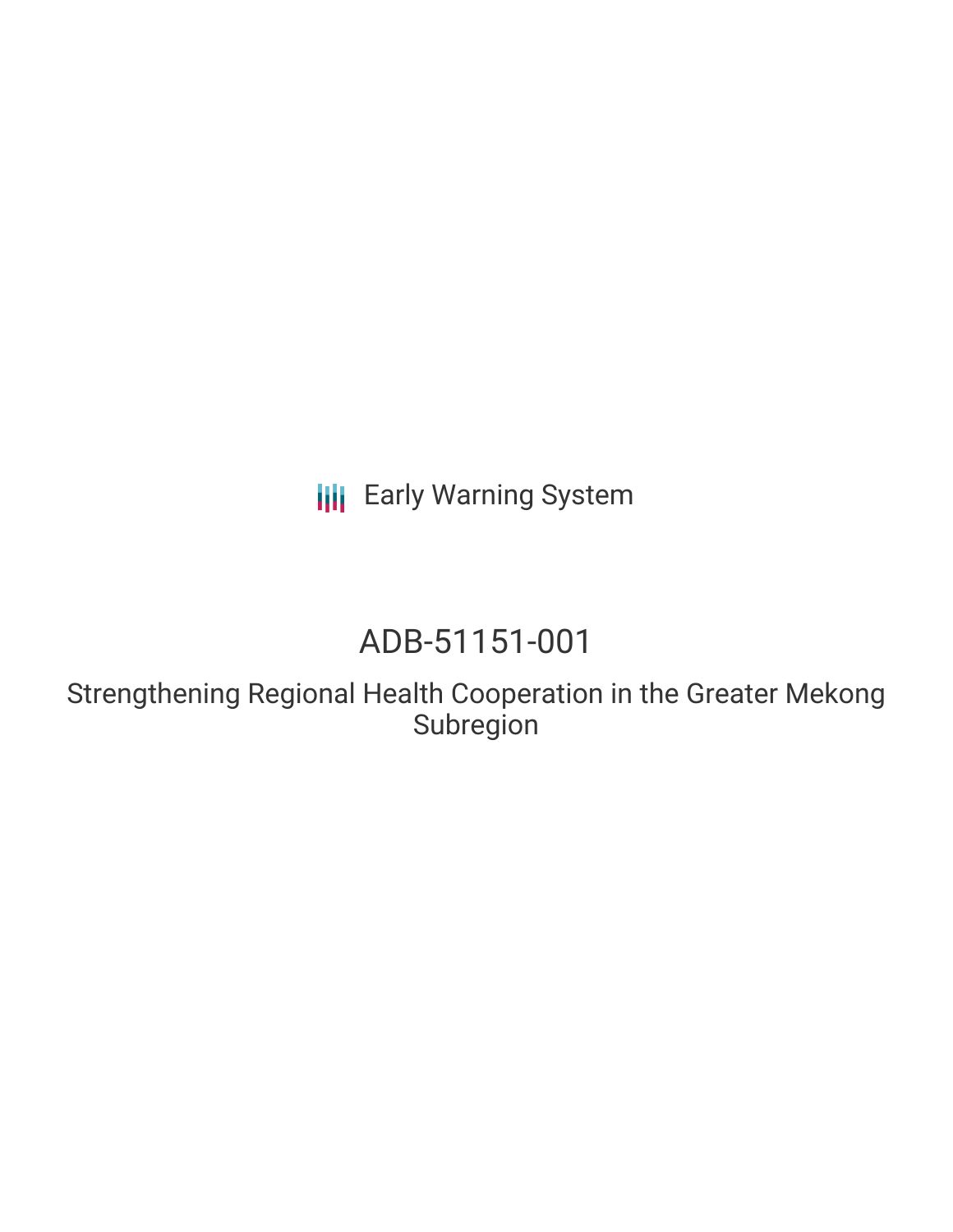

### **Quick Facts**

| <b>Countries</b>               | Cambodia, China, Laos, Myanmar, Thailand, Vietnam |
|--------------------------------|---------------------------------------------------|
| <b>Financial Institutions</b>  | Asian Development Bank (ADB)                      |
| <b>Status</b>                  | Approved                                          |
| <b>Bank Risk Rating</b>        |                                                   |
| <b>Voting Date</b>             | 2018-08-22                                        |
| <b>Sectors</b>                 | <b>Education and Health</b>                       |
| <b>Investment Type(s)</b>      | <b>Advisory Services</b>                          |
| <b>Investment Amount (USD)</b> | $$1.00$ million                                   |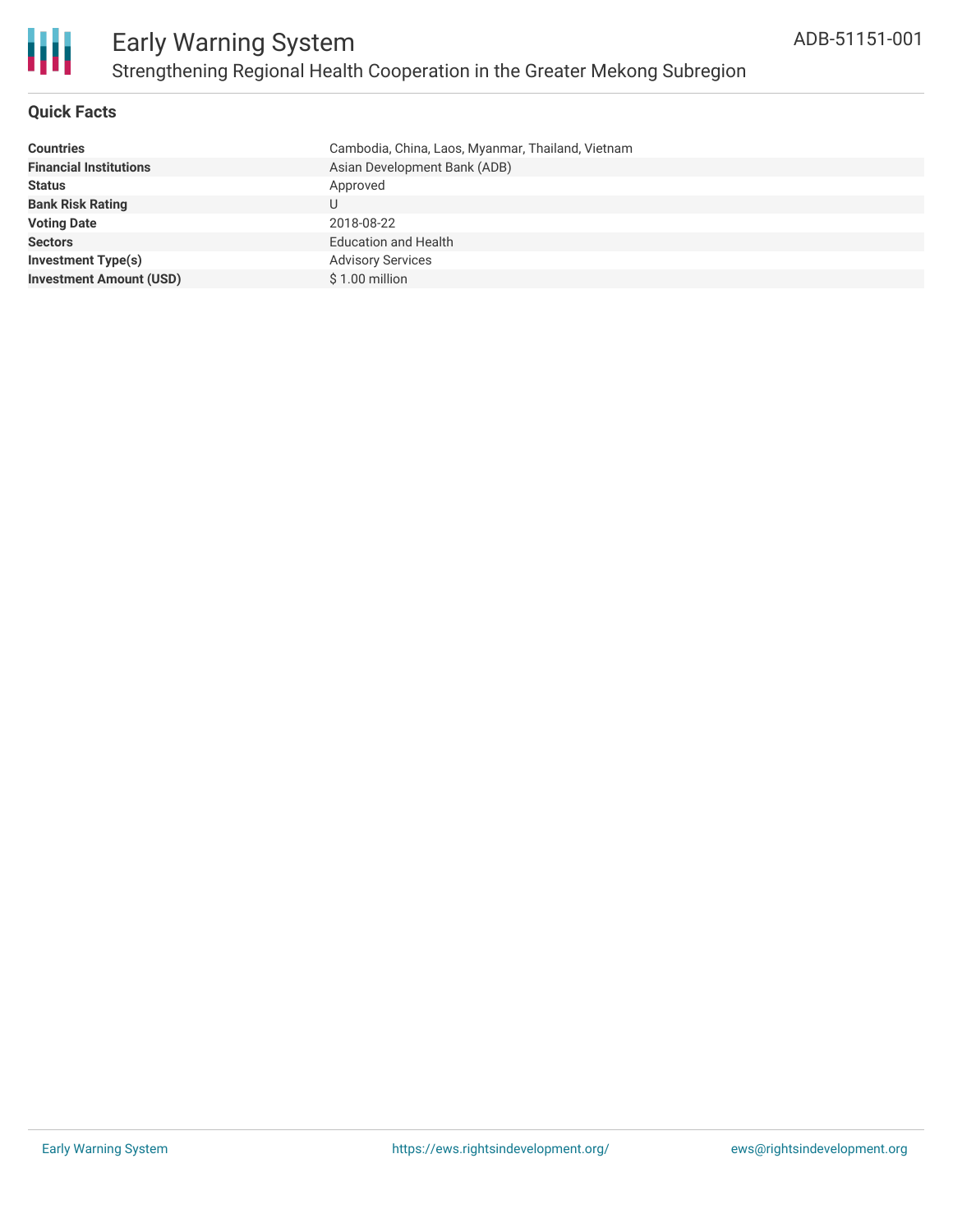

### Early Warning System Strengthening Regional Health Cooperation in the Greater Mekong Subregion

### **Project Description**

According to ADB website, the TA addresses the need for improved Greater Mekong Subregion (GMS) regional health cooperation. The TA will provide a platform for a more coherent policy environment at both national and regional levels, which is supportive of cross-border collaboration and targeting vulnerable populations. The TA will also produce innovative ideas for a regional portfolio.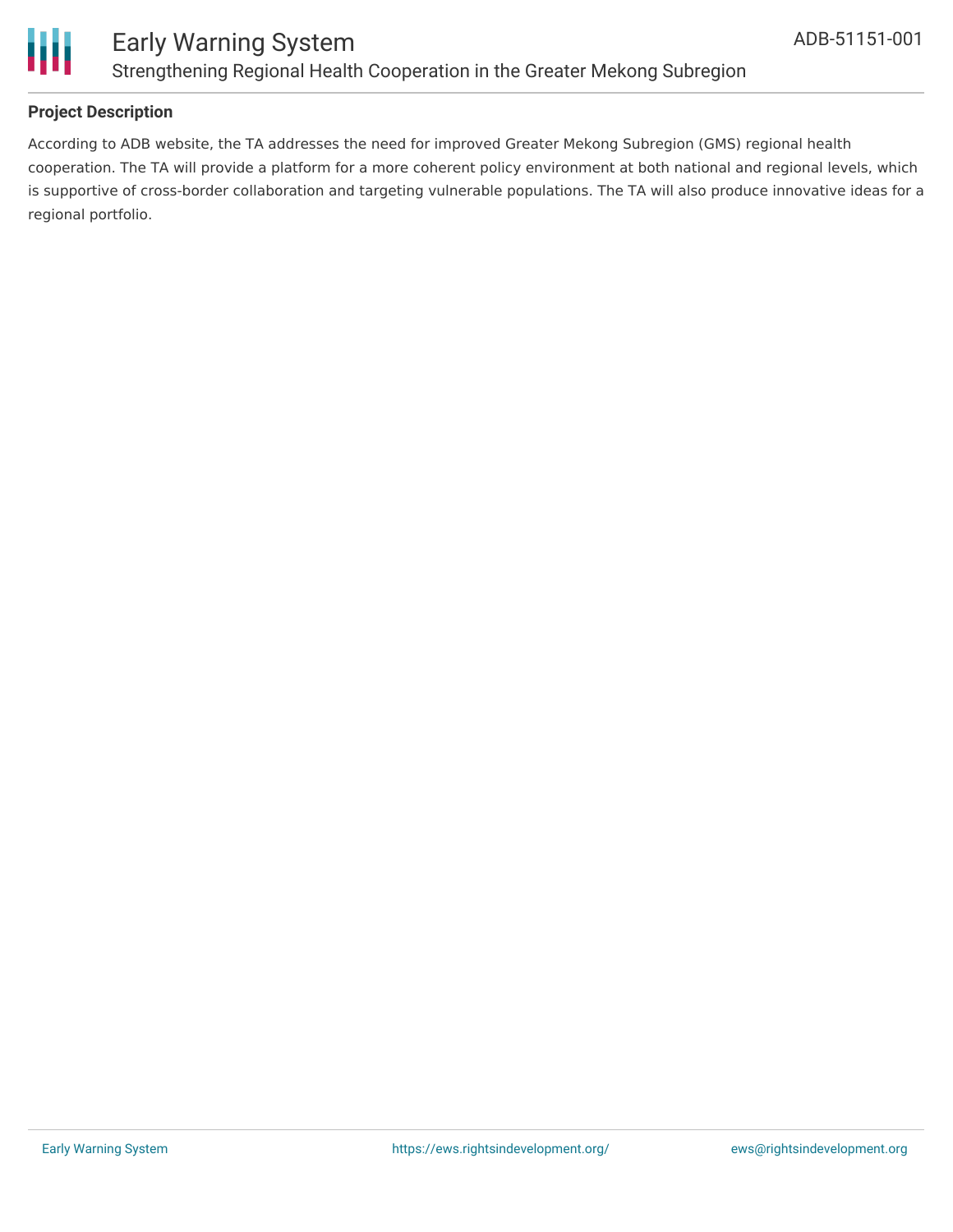

### Early Warning System Strengthening Regional Health Cooperation in the Greater Mekong Subregion

### **Investment Description**

Asian Development Bank (ADB)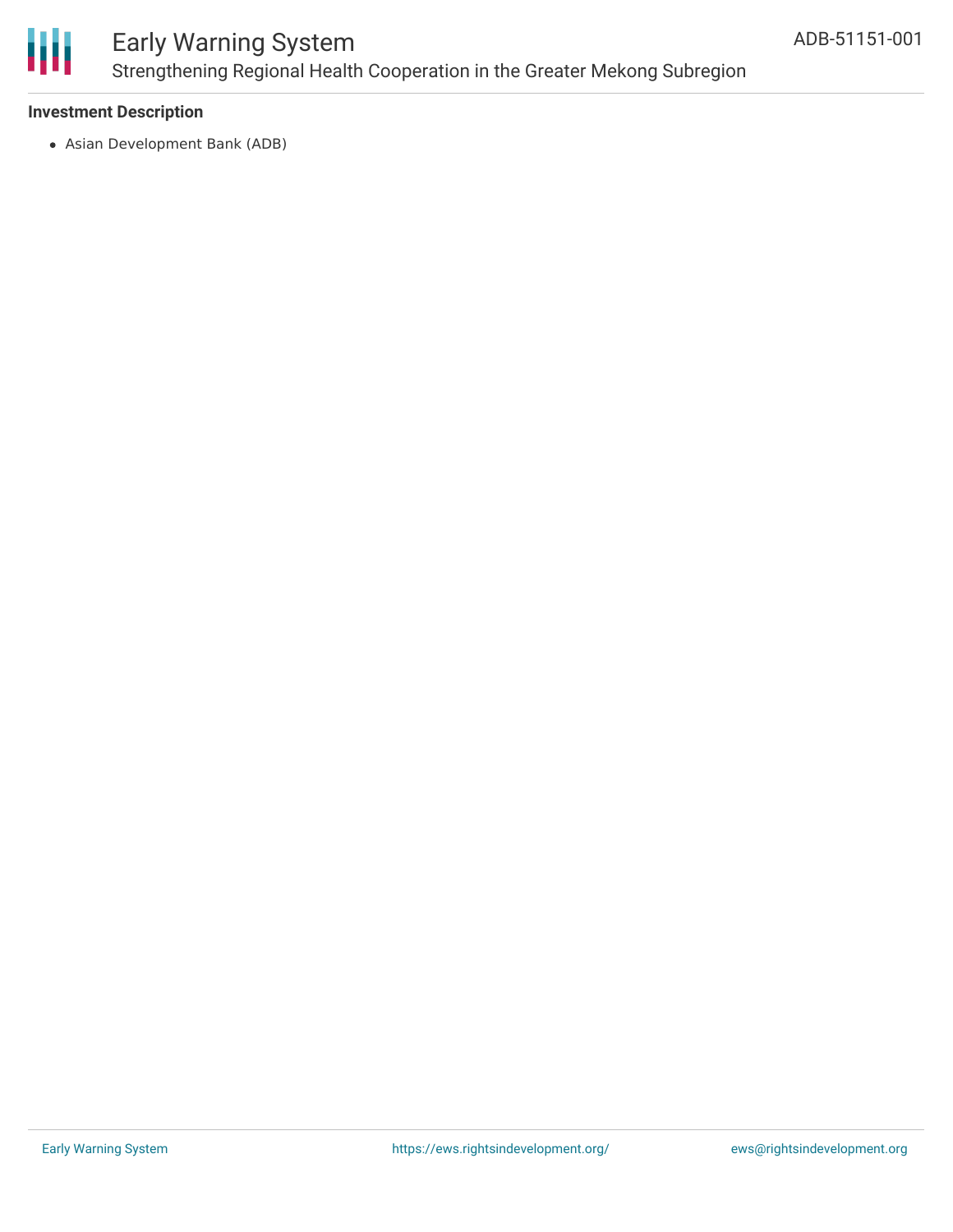

### Early Warning System Strengthening Regional Health Cooperation in the Greater Mekong Subregion

### **Contact Information**

Ш

#### **ACCOUNTABILITY MECHANISM OF ADB**

The Accountability Mechanism is an independent complaint mechanism and fact-finding body for people who believe they are likely to be, or have been, adversely affected by an Asian Development Bank-financed project. If you submit a complaint to the Accountability Mechanism, they may investigate to assess whether the Asian Development Bank is following its own policies and procedures for preventing harm to people or the environment. You can learn more about the Accountability Mechanism and how to file a complaint at: http://www.adb.org/site/accountability-mechanism/main